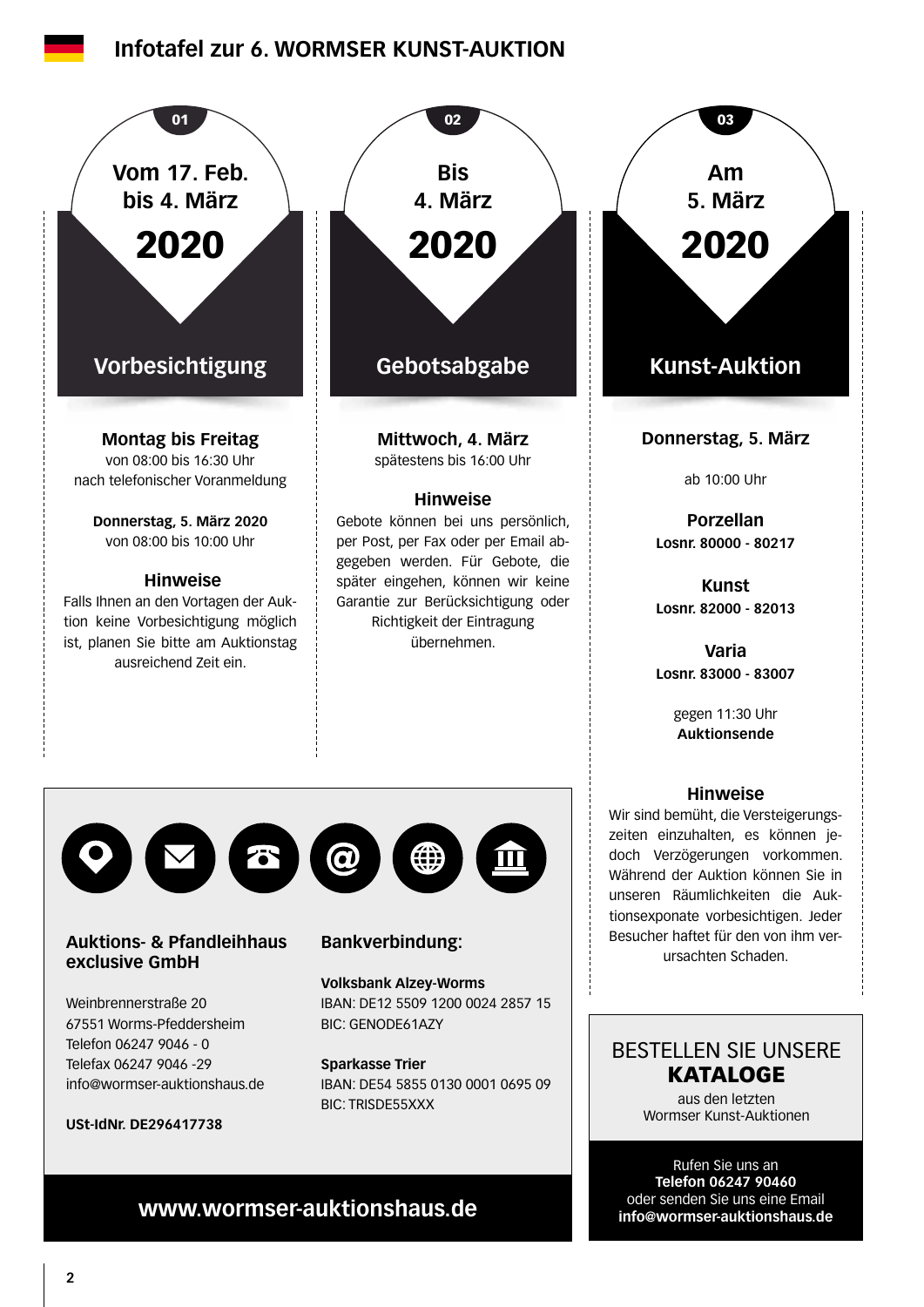## **Infotafel zu 6. WORMSER KUNST-AUKTION**



die nur für Selbstabholer sind, bitten wir nach der Auktion die Abholung innerhalb von vier Wochen zu veranlassen. Ansonsten werden Lagerkosten i. H. v. 30,00 Euro je Monat fällig!



**Annahmeschluss**  17. April 2020

#### **Hinweise**

Einlieferungen von Auktionsexponaten sind jederzeit erwünscht. Bei größeren Objekten ist eine Übernahme bei Ihnen zu Hause möglich. Abholungen sind in Deutschland und im nahen europäischen Ausland möglich.

**Samstag, 6. Juni 2020 Am 6. Juni** 2020

Ab sofort beginnen unsere sachkundigen Mitarbeiter mit den Vorbereitungen für die nächste Wormser Kunst-Auktion, sodass die eingelieferten Sammlerstücke optimal und einem großen Bieterpublikum zum besten Preis präsentiert werden können. Durch unser Auktionshaus erhalten Einlieferer und Bieter die perfekte Plattform.Wir freuen uns schon heute über Ihre Einlieferungen und Gebote.

Ihr Wormser Auktionsteam



Erfahrungen im Auktionshandel seit 1985

QR-CODE **Infotafel zur 6. WORMSER Kunst-AUKTION**

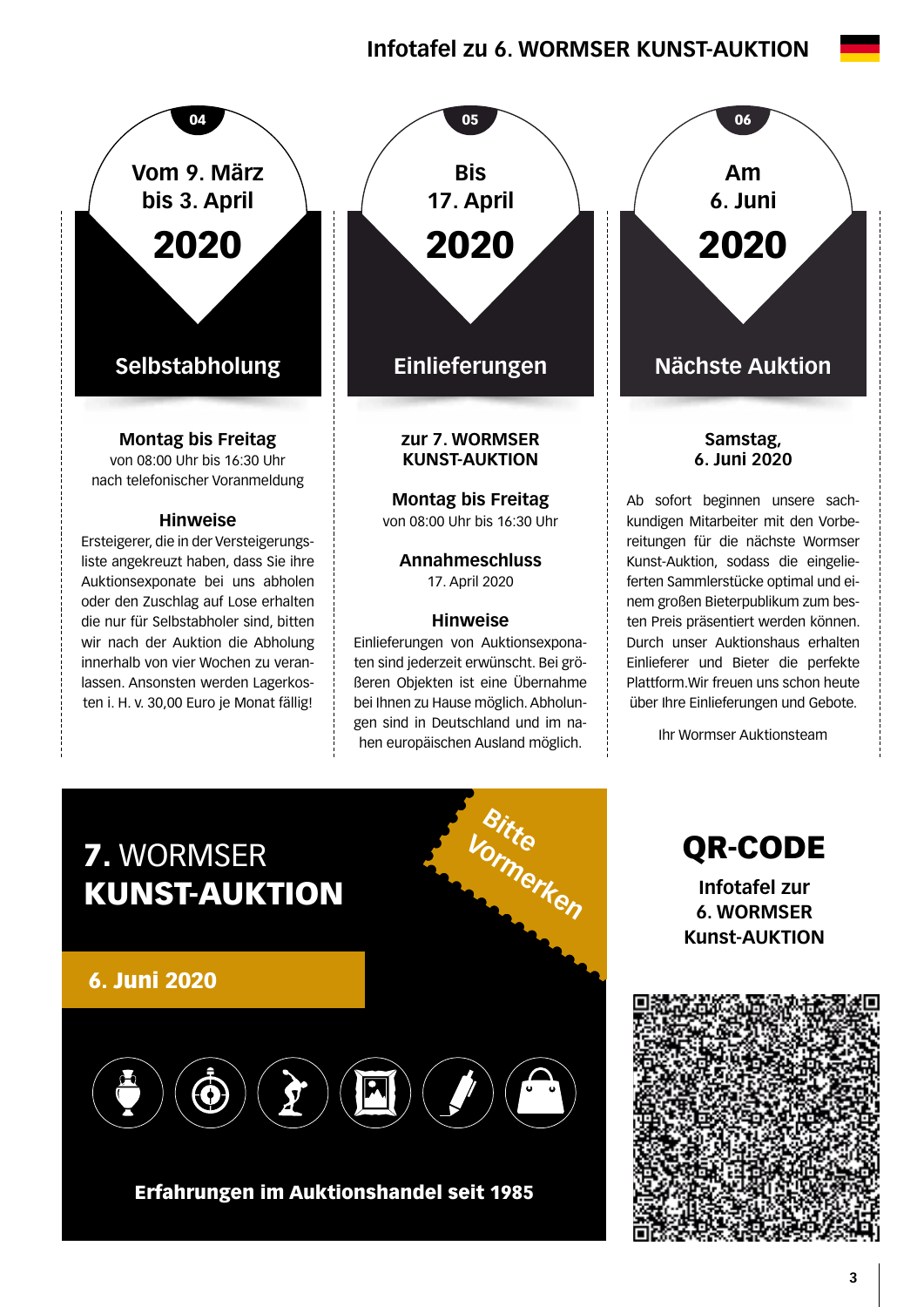

**info@wormser-auktionshaus.de**

**www.wormser-auktionshaus.de**